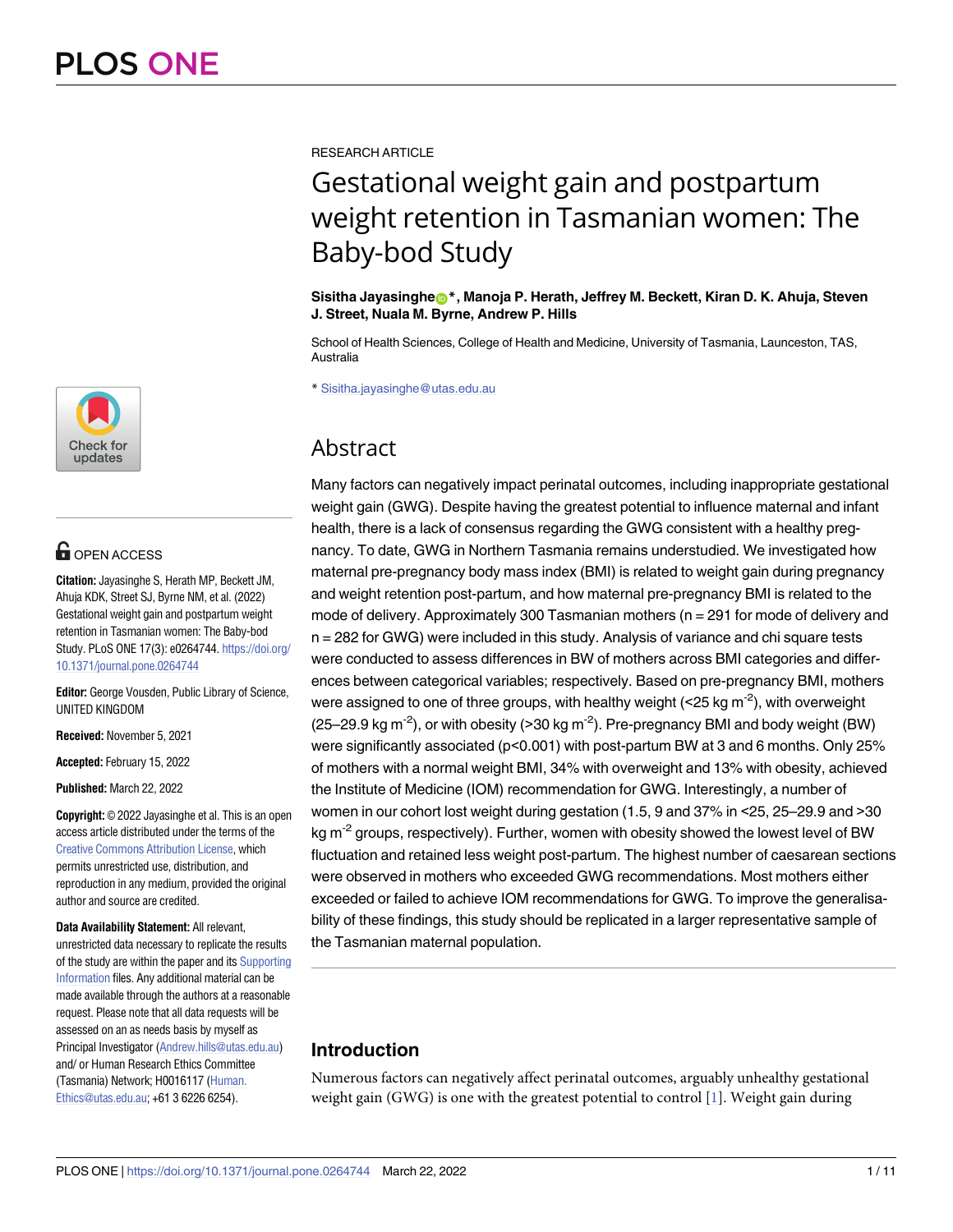<span id="page-1-0"></span>**Funding:** APH, NMB, KDKA, SJS This work was supported, in part, by the International Atomic Energy Agency (CRP E43028 Contract Number 20880), the Bill & Melinda Gates Foundation (OPP1143641), and St.LukesHealth. The study funder had no role in study design, collection, analysis or interpretation of the data, in writing the report, or in the decision to submit the article for publication. The contents of this article are the responsibility of the authors and do not reflect the views of the funding bodies. <https://www.iaea.org/> <https://www.gatesfoundation.org/> [https://stlukes.](https://stlukes.com.au/) [com.au/](https://stlukes.com.au/).

**Competing interests:** The authors have declared that no competing interests exist.

pregnancy, in excess or deficit of the Institute of Medicine (IOM) recommendations, is associated with negative health consequences for both mother and newborn [\[2\]](#page-8-0). Despite generic recommendations, there is a lack of consensus in the literature regarding weight gain consistent with a healthy pregnancy. A recent report of a 16.5 year-observational cohort of ~60,000 singleton term live births reported that thinner women (body mass index [BMI] = 17 kg m<sup>-2</sup>) should be gaining more, and women with obesity  $(BMI = 32 \text{ kg m}^{-2})$ , should be gaining less than IOM recommendations [[3](#page-8-0)]. Despite considerable evidence of links between maternal BMI and infant phenotypic outcomes, there is a paucity of information regarding optimal GWG in women at different BMI levels and early life impact on body composition [[4](#page-8-0)].

Obesity is a major modifiable factor that compounds the GWG-perinatal outcomes dynamic. Australia ranks fifth among Organisation for Economic Co-operation and Development (OECD) countries for obesity with unhealthy levels of adiposity commonplace in females of childbearing age, along with inappropriate levels of GWG and post-partum weight retention [\[5](#page-8-0)]. Postpartum weight retention represents a significant preventable nutritional problem for women of reproductive age  $[6]$  $[6]$ . Literature is replete with evidence of weight retention between 1.5 and 3.0 kg, typically 12 months after parturition [\[7](#page-8-0),[8](#page-9-0)]. However, the amount retained has been reported to increase substantially (e.g., *>* 7.0 kg), in instances of higher than normal GWG [[9](#page-9-0)]. In addition, numerous behavioural (e.g., sedentary time, physical activity, dietary and sleep patterns), psychological (e.g., maternal anxiety), and social factors (e.g., inadequate social support) have also been implicated in higher levels of postpartum weight retention [\[10\]](#page-9-0).

Maternal obesity and excessive GWG are associated with increased rates of preeclampsia, gestational diabetes, birthing complications, premature birth and congenital abnormalities with consequent increased burden on personal and public health resources [[11,12](#page-9-0)]. Tasmania has one of the highest rates of obesity in Australia [[13](#page-9-0)]. Earlier infant health survey data highlighted an intergenerational relationship between maternal and infant body composition with elevated maternal obesity and higher infant skinfold thickness [\[14\]](#page-9-0). Further, Tasmania has higher perinatal deaths (10.9 vs 9.2 deaths per 1000 births) and pre-term births (10.2% vs 8.7%) compared with nationwide averages [\[13\]](#page-9-0). It is highly likely that endemic patterns of maternal obesity, GWG and perinatal outcomes in Tasmania are consistent with other Australian communities [\[15\]](#page-9-0), however, GWG in Northern Tasmania remains understudied. The overall aims of this research were to (i) Investigate how maternal pre-pregnancy BMI is related to weight gain during pregnancy and weight retention post-partum, and (ii) investigate the relationship between maternal pre-pregnancy BMI and mode of delivery in a selected Tasmanian cohort.

# **Materials and methods**

The Baby-bod study is the Australian arm of a multi-centre international study to generate infant body composition reference data and extend the earlier work to generate infant and child growth standards based on the Multicentre Growth Reference Study [[16\]](#page-9-0). As such, no *a priori* estimations of sample size were implemented. Participant recruitment and data collection in its entirety was conducted at the Launceston General Hospital, Tasmania, Australia, from September 2017 to October 2019. All procedures were approved by the Human Research Ethics Committee (Tasmania) Network; H0016117 and conformed to the guidelines of the National Health and Medical Research Council's National Statement on Ethical Conduct in Human Research 2007 (Updated 2018). Participants provided written informed consent prior to being enrolled.

# **Study population**

Data from  $\sim$  300 Tasmanian mothers (n = 291 for mode of delivery and n = 282 for GWG) were included in this report. Strict inclusion criteria implemented at recruitment included: 1.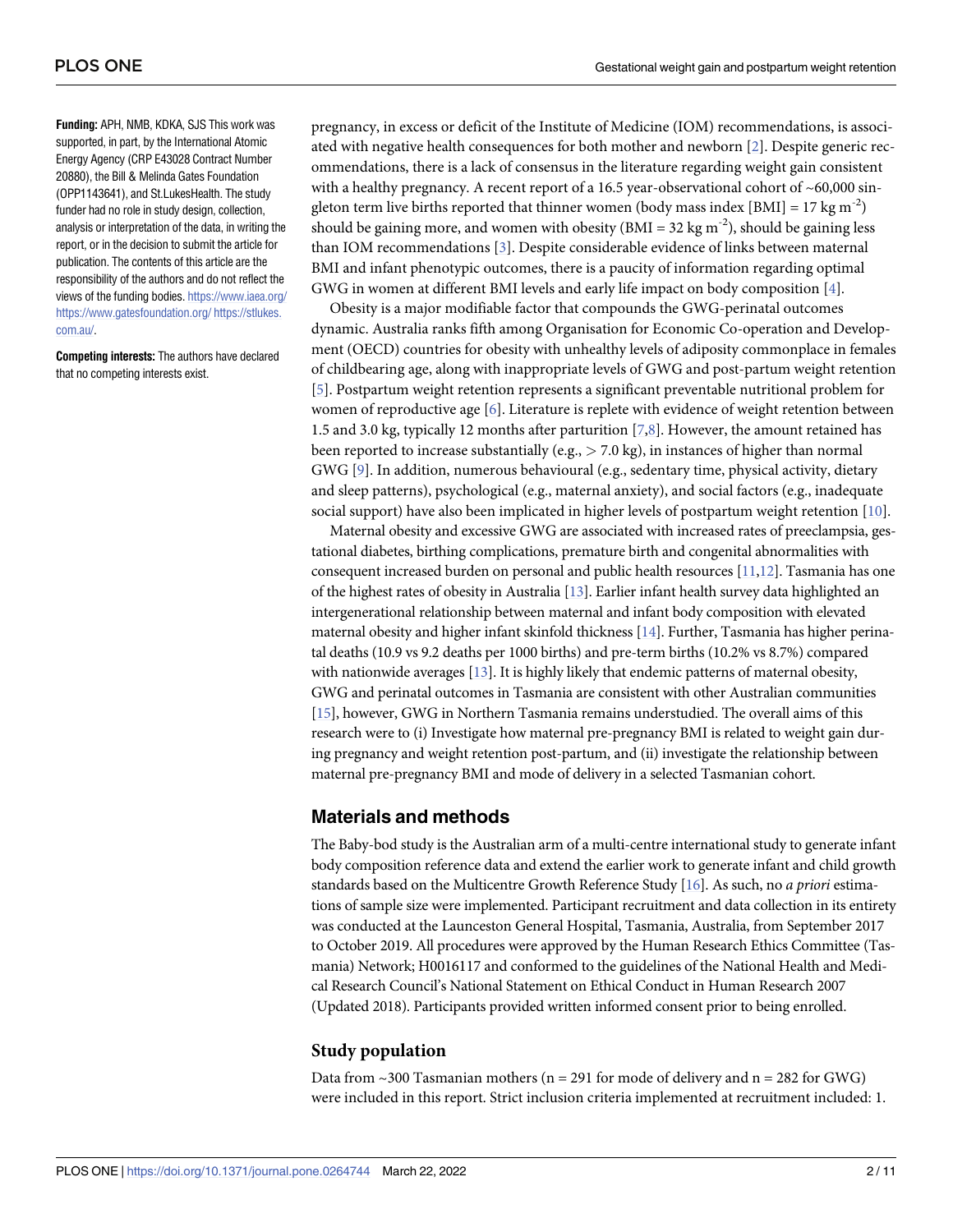<span id="page-2-0"></span>mothers who were  $>$ 18 years of age and able to speak and understand English; 2. having a singleton pregnancy and 3. delivery at term. Women were excluded if they did not meet these criteria, if they presented with significant morbidities (as judged by attending clinician), or infants were born with a congenital anomaly. Some participant attrition was observed with approximately 60% and 55% of the originally recruited mother-baby dyads returning at 3 and 6 months, respectively.

#### **Outcome measures**

Prenatal BMI was calculated using self-reported weight and height. Mothers were categorised according to World Health Organisation BMI classifications (underweight *<*18.5; healthy weight 18.5–24.9; overweight 25.0–29.9 and obese, *>*30.0 kg m-2). As only 2% (n = 8) of mothers were 'underweight' according to these guidelines, this group was combined with 'healthy weight' mothers for analytical purposes. Weekly GWG, total GWG and post-partum weight retention was enumerated as follows:

Post-partum weight retention (kg) 3 months = BW (at 3 months)–BW (pre-pregnancy) Post-partum weight retention (kg) 6 months = BW (at 6 months)–BW (pre-pregnancy) Weekly GWG (kg/week) = [net GWG  $\div$  self-reported gestational age]

Total GWG = [Weekly GWG  $*41$ (mean gestation in weeks)]

Excessive GWG gain was defined by the upper limit of IOM guidelines for each weight category (under/healthy weight *>*18 kg, with overweight *>*11.5 kg and with obesity, *>*9 kg).

#### **Body composition and anthropometric measurements**

Maternal body weight and height measures (apart from prenatal weight which was selfreported), were completed in duplicate to maintain reliability at each of the visits. BW was recorded to the nearest gram using a digitized scale (SECA Corp. Hamburg, Germany) and height was measured to the nearest millimetre using a stadiometer (SECA Corp. Hamburg, Germany).

#### **Statistical analyses**

All statistical analyses were conducted using the Statistical Package for the Social Sciences (SPSS) software (SPSS Version 26, Inc., Chicago, IL, USA). Results are presented as means and (95% CI), unless specified. A repeated measures analysis of variance was conducted to assess differences in BW of mothers across BMI categories. Statistical significance was set as *p<*0.05.

#### **Results**

#### **Participant characteristics**

According to self-reported (at interview in the maternity ward) ethnicity by the consenting mother, 1.5% of participants identified as Aboriginal or Torres Strait Islander, 8.5% as other (Hispanic, Asian, African, Middle eastern and Pacific Islander), and an overwhelming majority (~90%) as Caucasian. Mothers had an average age of 30 (range 18–48) years and a prenatal BMI of 27 kg  $\mathrm{m}^{-2}$ .

#### **Pregravid BMI, GWG and weight retention post-partum**

Repeated measures analysis of variance revealed significant changes in BW from conception to 6 months post-partum [\(Fig](#page-3-0) 1) in all mothers, regardless of BMI category (time, within and between-participant effects, *p<*0.001). GWG in approximately one-third of the mothers in the healthy weight and overweight BMI categories were consistent with IOM recommendations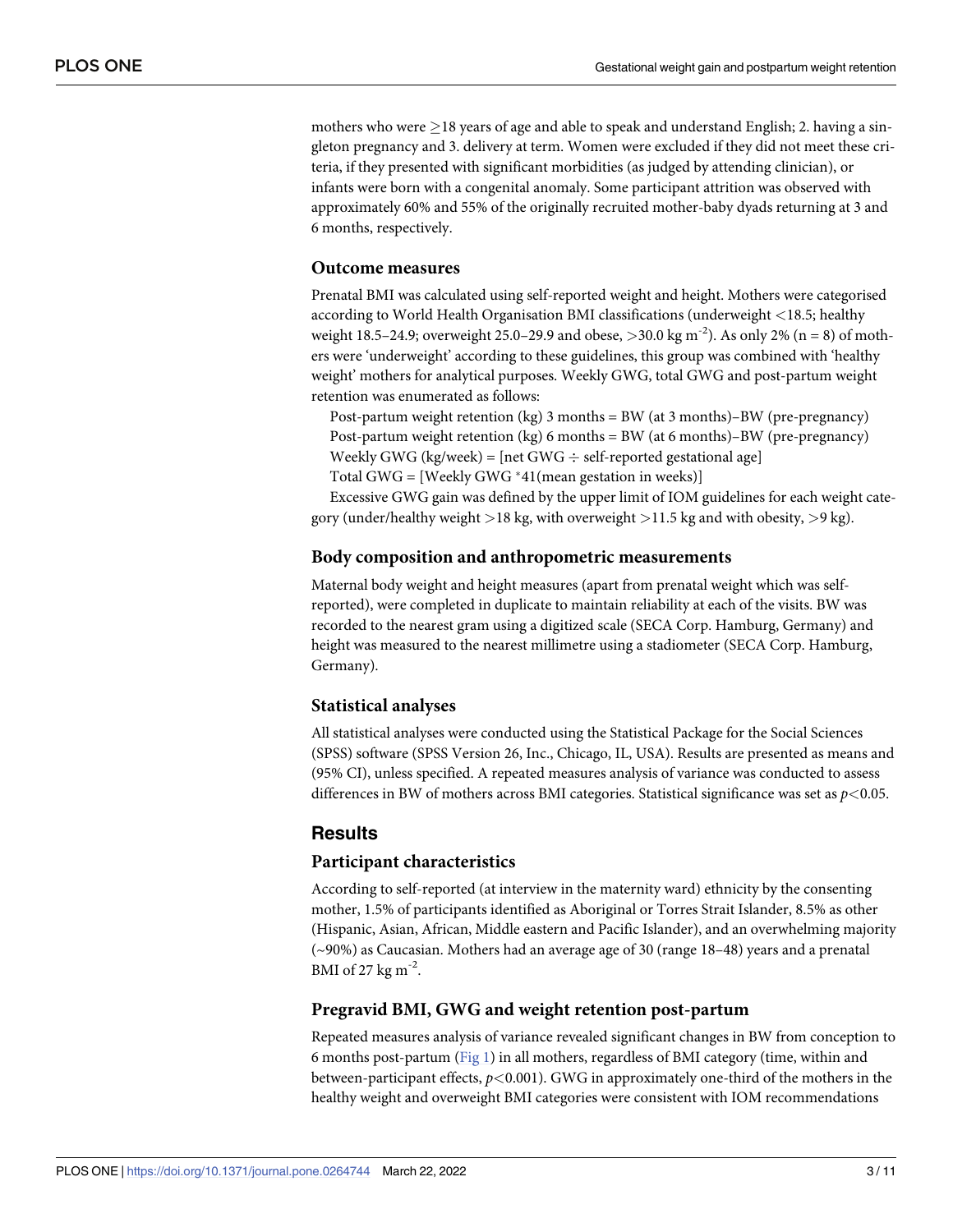<span id="page-3-0"></span>



[\(Fig](#page-4-0) 2A). In the *>*30 kg m-2 BMI category, only 12.9% of women gained between 5–9 kg [\(Fig](#page-4-0) [2A\)](#page-4-0). The lowest proportion of excess weight gain was observed in the *<*25 kg m-2 category (8.1%) with *>*30% of the mothers gaining in excess of the IOM recommendations in the other 2 groups [\(Fig](#page-4-0) 2A).

On average, women in the *<*25 kg m-2 BMI category gained the highest amount of weight during gestation ([Fig](#page-4-0) 2B). Interestingly, women with obesity showed the lowest level of BW fluctuation and retained the least amount of weight post-partum [\(Fig](#page-4-0) 2B). When women were stratified based on absolute GWG, nearly 50% of women gained between 1–10 kg [\(Table](#page-5-0) 1). Of note, around 12% of women lost weight during their pregnancy and approximately 5% gained more than 20 kg ([Table](#page-5-0) 1). In the category with obesity, approximately 40% of women lost weight during pregnancy whereas in the  $\langle$ 25 kg m<sup>-2</sup> category, only 2% lost weight during gestation. Moreover, 7% of women in this category gained more than 20 kg across the gestational period, the highest proportion among the three BMI categories [\(Table](#page-5-0) 1).

#### **Pregravid BMI and mode of delivery**

Vaginal spontaneous delivery was more common in women with a normal weight BMI (60%) and least common in women with obesity ([Table](#page-5-0) 1). A total of 78 caesarean sections were recorded across the cohort and collectively, women with overweight and obesity accounted for 60% (25 and 22, respectively) of caesarean sections [\(Table](#page-5-0) 1). The impact of GWG was pronounced in relation to spontaneous vs. assisted deliveries, with approximately 60% of the former in women who gained between 1–10 kg [\(Table](#page-5-0) 2). In women whose GWG was 10–20 kg, this proportion remained for mothers with a normal BMI but decreased substantially for women with a higher BMI [\(Table](#page-6-0) 3). For example, in the  $\langle 25 \text{ kg m}^2 \rangle$  category, mothers who gained in excess of 20 kg, 70% of deliveries were assisted vaginal or caesarean sections [\(Table](#page-5-0) 2). The proportion of caesarean sections was highest (35%) in women who gained more than IOM recommended weight ranges, while in comparison, only 25% of women who gained less than, or met the recommendations, had caesarean deliveries [\(Table](#page-6-0) 3).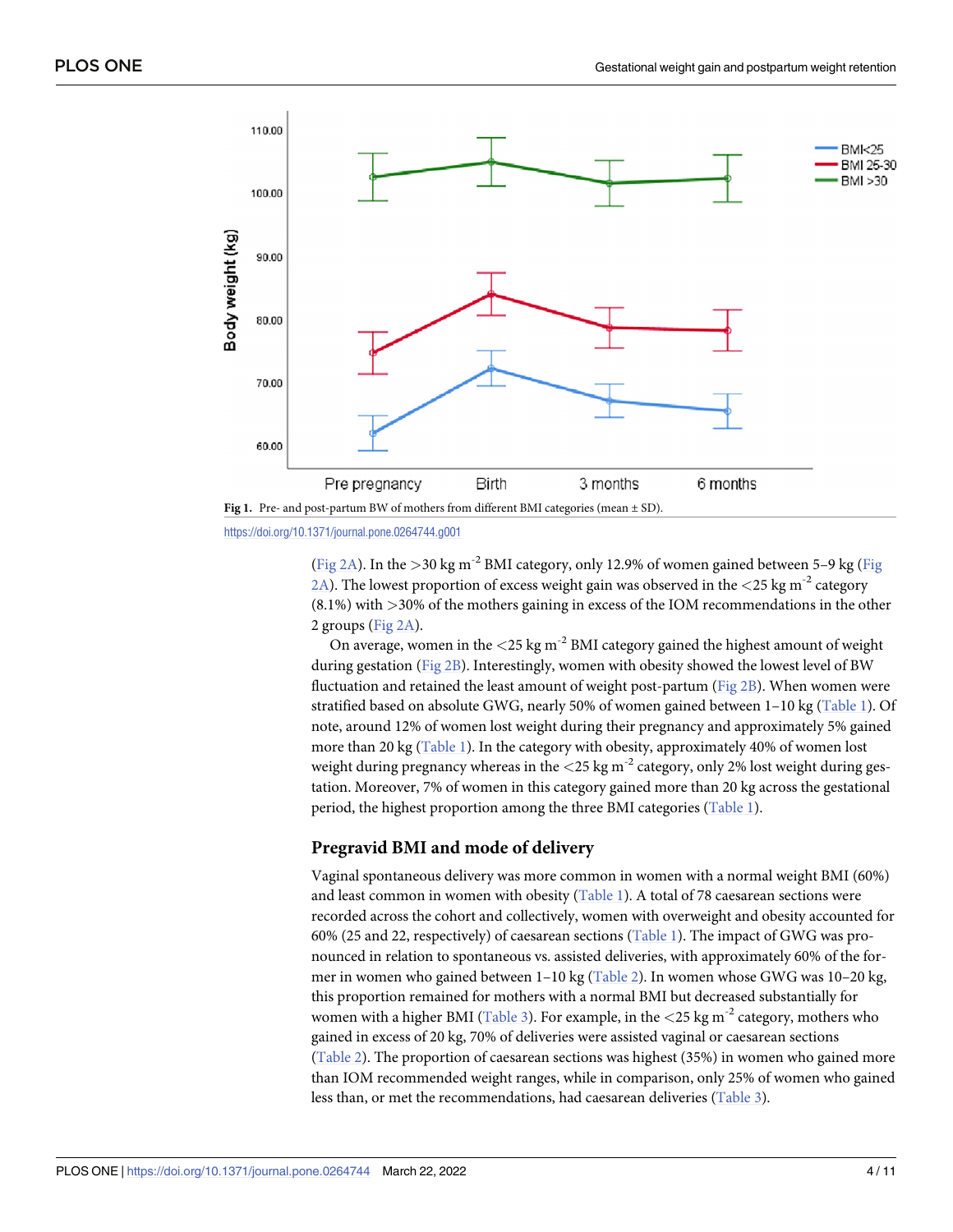<span id="page-4-0"></span>

 $\mathbf b$ 



**[Fig](#page-3-0) 2. Adequacy of gestational weight gain (a) and post-partum weight retention (b) in Baby-bod mothers.**

<https://doi.org/10.1371/journal.pone.0264744.g002>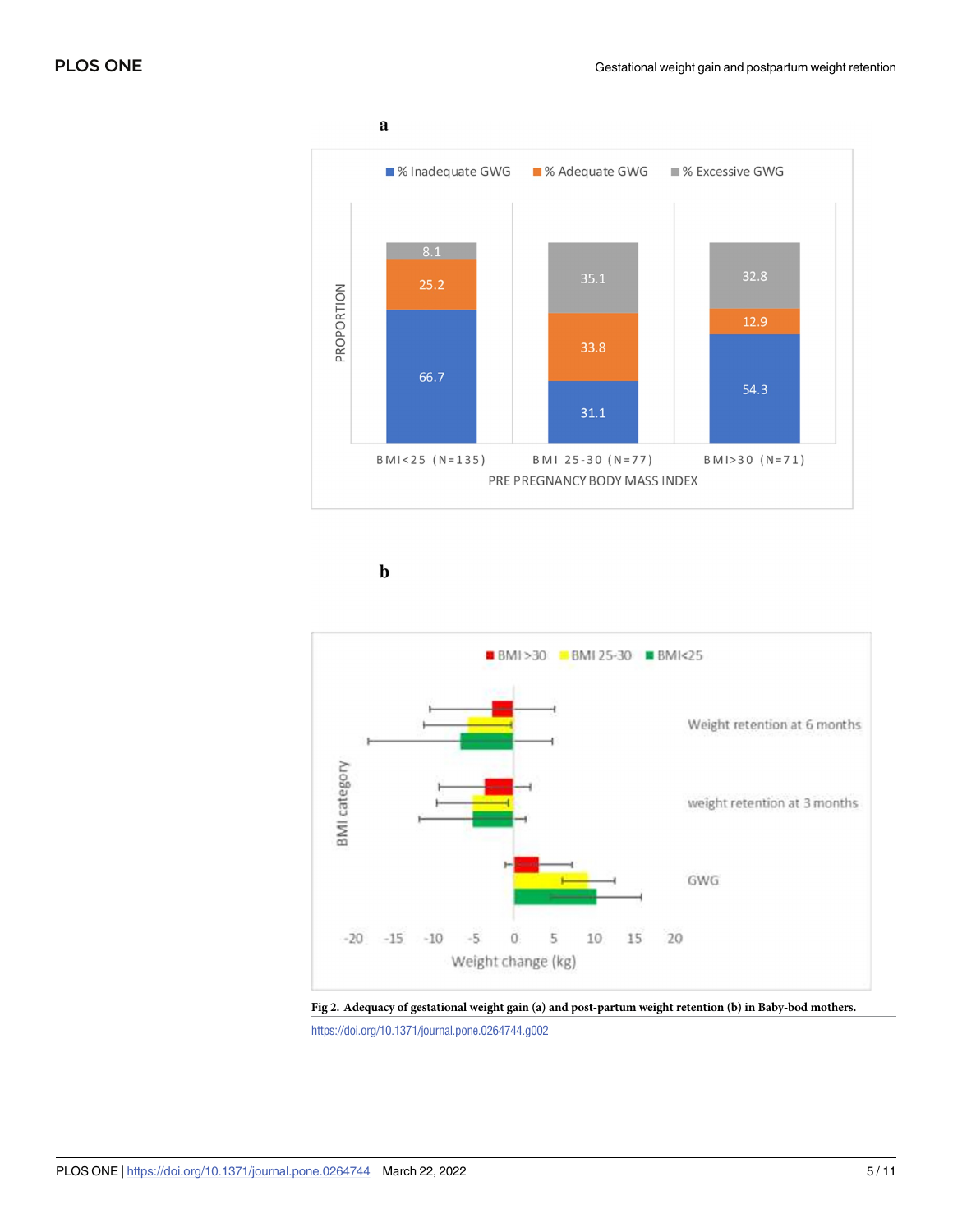|                  |                     | BMI < 25 | <b>BMI 25-30</b> | BMI > 30 | Total |
|------------------|---------------------|----------|------------------|----------|-------|
| <b>GWG</b>       | Lost weight         | 2(1%)    | 7(9%)            | 26 (37%) | 35    |
|                  | gained $1-10$ kg    | 70 (52%) | 34 (44%)         | 25 (36%) | 129   |
|                  | gained $10-20$ kg   | 53 (13%) | 34 (44%)         | 17 (24%) | 104   |
|                  | gained $>20$ kg     | 10(7%)   | 2(3)             | 2(3%)    | 14    |
|                  | Total               | 135      | 77               | 70       | 282   |
| Mode of delivery | Vaginal spontaneous | 84 (60%) | 46 (57%)         | 40 (56%) | 170   |
|                  | Vaginal assisted    | 24 (18%) | 10(12%)          | 9(13%)   | 43    |
|                  | Caesarean section   | 31(22%)  | 25 (31%)         | 22 (31%) | 78    |
|                  | Total               | 139      | 81               | 71       | 291   |

#### <span id="page-5-0"></span>[Table](#page-3-0) 1. Levels of gestational weight gain and birth outcomes of mothers based on different BMI ( $\text{kg m}^{-2}$ ) categories.

BMI, body mass index; GWG, gestational weight gain; \*percent value indicates the proportion of women/births within the BMI category.

<https://doi.org/10.1371/journal.pone.0264744.t001>

#### **Discussion**

This research investigated the impact of maternal pregravid BMI on longitudinal changes in BW (i.e., GWG and weight retention) and mode of delivery in a selected Tasmanian cohort. Only 25% of mothers with a normal weight BMI, 34% with overweight and 13% with obesity, achieved the IOM recommended levels of GWG. As such, an overwhelming majority of mothers either exceeded, or did not achieve, the currently recommended GWG levels, a pattern consistent with a recent report based on a marginalised Australian aboriginal cohort [[17](#page-9-0)]. It is difficult to distinguish the specific causes of GWG outcomes in our cohort; however, ignorance of the IOM recommendations could be a potential contributor. Previous evidence indicates significant inaccuracies or misconceptions about adhering to GWG goals amongst Australian pregnant women. These trends may be further exacerbated by the low levels of health literacy reported in Australia [[18](#page-9-0)]. Nonetheless, our data show that Tasmanian mothers with overweight or obesity had a higher propensity to gain excessive weight  $(\sim 33\% \text{ vs } 8\%)$  compared with mothers with a BMI of  $\langle 25 \text{ kg m}^2 \rangle$ , a pattern of GWG consistent with recent Australian data [[19](#page-9-0)].

|                 |           | Vaginal spontaneous | Vaginal assisted | <b>Caesarean section</b> | Total |
|-----------------|-----------|---------------------|------------------|--------------------------|-------|
| Lost weight     | BMI < 25  | $2(1\%)$            | $\mathbf{0}$     | $\Omega$                 | 2     |
|                 | BMI 25-30 | 5(3%)               | $\mathbf{0}$     | 2(2%)                    |       |
|                 | BMI > 30  | $16(10\%)$          | 2(5%)            | $8(11\%)$                | 26    |
| Gained 1-10 kg  | BMI < 25  | 43 (26%)            | 10(24%)          | 17 (23%)                 | 70    |
|                 | BMI 25-30 | 21 (13%)            | 5(12%)           | $8(11\%)$                | 34    |
|                 | BMI > 30  | $16(10\%)$          | 2(4%)            | 7(9%)                    | 25    |
| Gained 10-20 kg | BMI < 25  | 35 (21%)            | 8(19%)           | 10(14%)                  | 53    |
|                 | BMI 25-30 | $16(10\%)$          | 4(9%)            | 14 (19%)                 | 34    |
|                 | BMI > 30  | 6(4%)               | 5(12%)           | 6(8%)                    | 17    |
| Gained $>20$ kg | BMI < 25  | 3(2%)               | 5(12%)           | 2(2%)                    | 10    |
|                 | BMI 25-30 | $\Omega$            | $1(1\%)$         | $1(1\%)$                 | 2     |
|                 | BMI > 30  | $2(1\%)$            | $\mathbf{0}$     | $\mathbf{0}$             | 2     |
|                 | Total     | 165                 | 42               | 75                       | 282   |

**[Table](#page-3-0) 2. Birth outcomes stratified according to pre-pregnancy BMI and absolute GWG.**

BMI, body mass index; GWG, gestational weight gain.

<https://doi.org/10.1371/journal.pone.0264744.t002>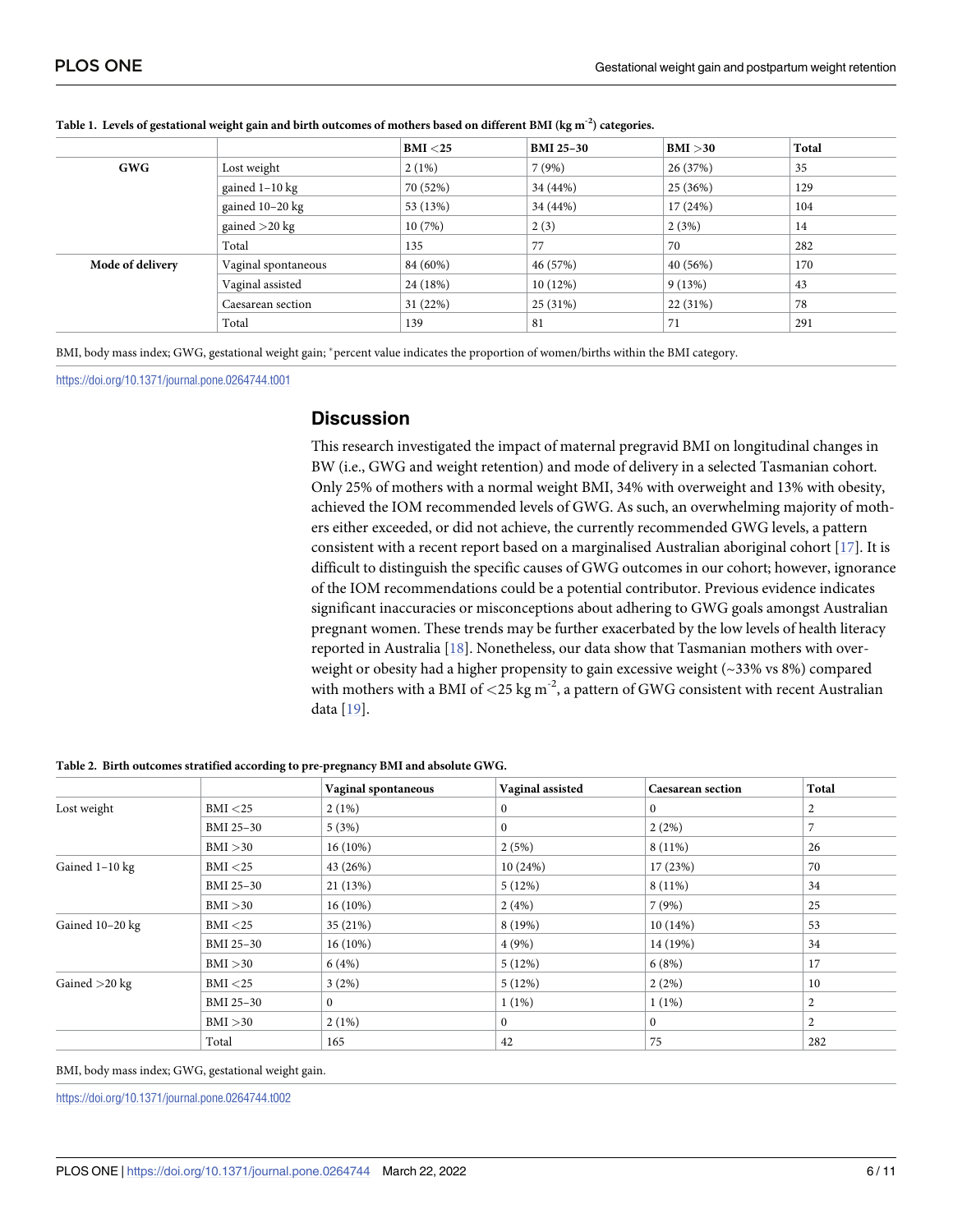|                        |           | <b>Vaginal Spontaneous</b> | <b>Vaginal Assisted</b> | <b>Caesarean section</b> | Total |
|------------------------|-----------|----------------------------|-------------------------|--------------------------|-------|
| Inadequate weight gain | BMI < 25  | 59 (36%)                   | 11 (26%)                | 20 (27%)                 | 90    |
|                        | BMI 25-30 | $17(10\%)$                 | 2(5%)                   | 5(7%)                    | 24    |
|                        | BMI > 30  | 24 (15%)                   | 3(7%)                   | 11(15%)                  | 38    |
| Adequate weight gain   | BMI < 25  | 21 (13%)                   | 6(14%)                  | 7(9%)                    | 34    |
|                        | BMI 25-30 | 12(7%)                     | 5(12%)                  | 9(12%)                   | 26    |
|                        | BMI > 30  | 6(4%)                      | 1(2%)                   | 2(3%)                    | 9     |
| Excessive weight gain  | BMI < 25  | 3(2%)                      | 6(14%)                  | 2(3%)                    | 11    |
|                        | BMI 25-30 | 13(8%)                     | 3(7%)                   | 11(25%)                  | 27    |
|                        | BMI > 30  | 10(6%)                     | 5(12%)                  | $8(11\%)$                | 23    |
|                        | Total     | 165                        | 42                      | 75                       | 282   |

<span id="page-6-0"></span>**[Table](#page-3-0) 3. Birth outcomes stratified according to adequacy of GWG and BMI categories.**

BMI, body mass index; GWG, gestational weight gain.

<https://doi.org/10.1371/journal.pone.0264744.t003>

There was a relatively high prevalence of inadequate GWG in our study with women with overweight being the only group, on average, to achieve the recommended GWG (mean GWG = 9.27 kg). To date, there is no global consensus regarding appropriate GWG, particularly for women with obesity [\[20\]](#page-9-0). Nevertheless, the literature is replete with higher than recommended gains and links with complications including preeclampsia, caesarean section, and macrosomia, with less than recommended GWG generally not linked with adverse outcomes [\[21\]](#page-9-0). Given the lack of consensus regarding GWG, it could be argued that clinical judgement should occur on a case-by-case basis with intervention (or not) implemented based on the quality of the growing foetus rather than fluctuations in weight. Some empirical evidence suggests a link between inadequate GWG and heightened incidence of small-for-gestational age (SGA) babies [\[22\]](#page-9-0). However, in the current study, only a minority ( $\sim$  5%; mean BW 2.4 kg) of babies were 'small' despite the majority of mothers failing to gain the recommended amount of weight.

Furthermore, some of the women in our cohort lost weight (1.5, 9 and 37% in *<*25, 25–29.9 and  $>$ 30 kg m<sup>-2</sup> groups, respectively) during gestation. Although the IOM does not advocate gestational weight loss, it is not uncommon for women to lose weight during pregnancy, and some women intentionally attempt to reduce body weight during this crucial phase of life [[23](#page-9-0)]. Evidence suggests that for women with obesity, losing some weight during gestation is beneficial in reducing the risk of preeclampsia, caesarean sections and large-for-gestational age (LGA) babies [\[24](#page-9-0)]. Controversially, it has been suggested that a reduction of  $\sim$  5 kg during gestation may be beneficial in more severe levels of obesity (i.e., Classes II and III) [\[25\]](#page-9-0). However, the benefits of gestational weight loss to maternal health and maternal birth outcomes need to be balanced against the increased risk of SGA neonates (2).

Metabolic and physiological changes during gestation impact maternal health and throughout later life [\[26\]](#page-9-0). For example, GWG in excess of the IOM guidelines is associated with a 3–5 kg retention of weight in the first 15 years after childbirth [[27](#page-9-0)]. In the current study, we observed significant positive associations between both maternal pregravid weight status, GWG and post-partum weight retention. Currently, there is also no consensus on whether pre-pregnancy weight status or GWG is more influential in determining the level of post-partum weight retention [\[28\]](#page-10-0). Nevertheless, if retained for an extended period, weight gained during pregnancy can contribute to obesity and other metabolic anomalies in later life [[29](#page-10-0)]. Although inconclusive, several physiological adaptations related to offspring sustenance (e.g., increased absorption of nutrients, hyperphagia, reduction in faecal excretion) are thought to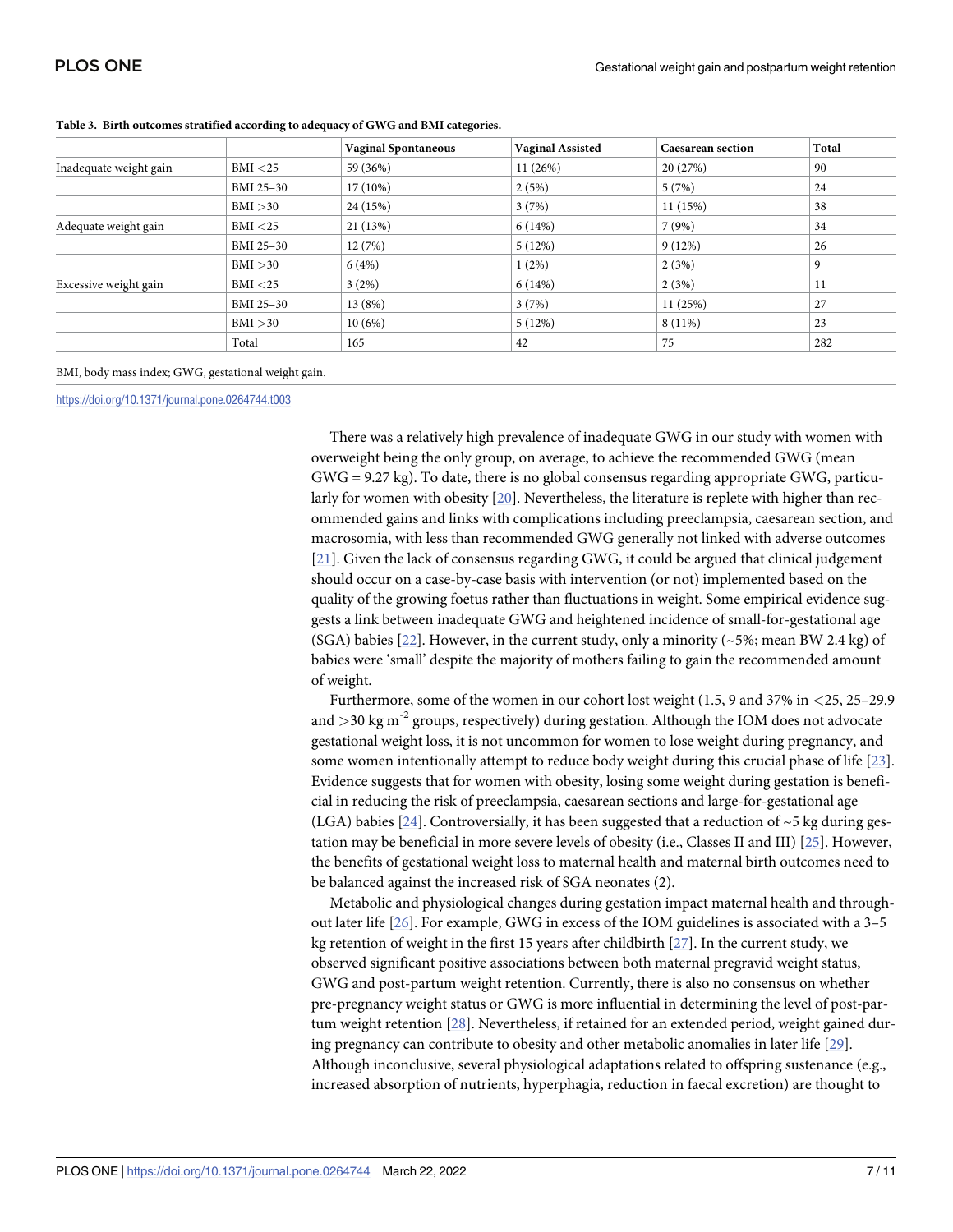<span id="page-7-0"></span>be contributing to the overall weight retention after childbirth [[30\]](#page-10-0). Pre-clinical evidence indicate that substantial changes in intestinal anatomy (i.e., weight and surface area) during pregnancy and lactation, and subsequent increases in nutrient uptake are significant contributors towards weight retention  $[31]$ . Although the optimal strategy for reducing post-partum weight is yet to be identified, existing literature suggests that a combined approach of diet and physical activity-related lifestyle changes is the most effective [\[28\]](#page-10-0).

Our findings concur with evidence that excessive GWG is associated with higher rates of caesarean section [[32](#page-10-0)]. Pre-pregnancy BMI is also reported to be associated with increased risk of caesarean section [[33](#page-10-0)], and independent of mode of delivery, women with obesity are also twice as susceptible to post-partum haemorrhage than mothers with a normal BMI [\[34\]](#page-10-0). Although pertinent information is unavailable in the current instance, extant literature a variety of 'indications' for caesarean sections including dystocia, foetal distress, breech presentation, placental abruption/ praevia and cord prolapse [\[35\]](#page-10-0).

The causal link and mechanistic associations between higher maternal BMI, obesogenic intra-uterine environment and subsequent infant overweight/obesity, is a fiercely debated topic [[36](#page-10-0)]. A substantial body of research has exemplified how factors such as maternal prepregnancy weight, BMI and GWG can determine the quality of the intra-uterine environment and influence neonatal phenotype at birth  $[1,14]$  $[1,14]$ . Generally, mothers with obesity are 2-3 times more likely to deliver a LGA or macrosomic baby [[37](#page-10-0)]. It is also important to highlight the significant negative impact of increased BMI and GWG on maternal wellbeing during pregnancy. Mothers with obesity have a 5–6 times higher likelihood of developing conditions such as preeclampsia and GDM compared with mothers with a normal body weight. Development of these conditions during gestation could be considered a 'double whammy' as a dual diagnosis of preeclampsia and GDM could increase a woman's chance of developing diabetes in later life by about 18 times [\[38\]](#page-10-0). Taken together, the extant evidence suggests interventions focused on improving diet and exercise in women of childbearing age with a view to stabilising BMI within the healthy range, should be undertaken. A specific focus on healthy weight reduction in obese women before they become pregnant should be a public health priority.

# **Conclusions**

Overall, an overwhelming majority of mothers in this study either exceeded, or did not achieve, the currently recommended GWG levels. This, and similar trends reported in Aboriginal Australians [\[17\]](#page-9-0), highlight the urgency of the public health response needed to optimize GWG. It was also noticeable that accretion of excess gestational weight is linked with the requirement of medical intervention at delivery. The ability to extrapolate findings to the wider Tasmanian population is somewhat limited as ethnicities other than Caucasian were underrepresented in our cohort. Given the unique patterns of GWG reported in various ethnic groups [\[39\]](#page-10-0), it may be worthwhile to repeat this research in a more representative sample. It is also important to highlight that although self-report is a widely utilized, cost-effective and practical measurement approach, it can be prone to bias. Whilst the findings of this study add to the national and international evidence base regarding weight trajectory and health status of women during pregnancy, future research should try to circumvent the imprecise nature of a dependence on maternal recall to calculate GWG. Potentially, cohorts with a known date of conception (e.g., women in in-vitro fertilization clinics), along with novel approaches to monitoring body composition change with body weight change, may provide greater clarity. Efforts should also be made to assess factors other than GWG including dietary and physical activity habits, which may influence the weight retention after parturition.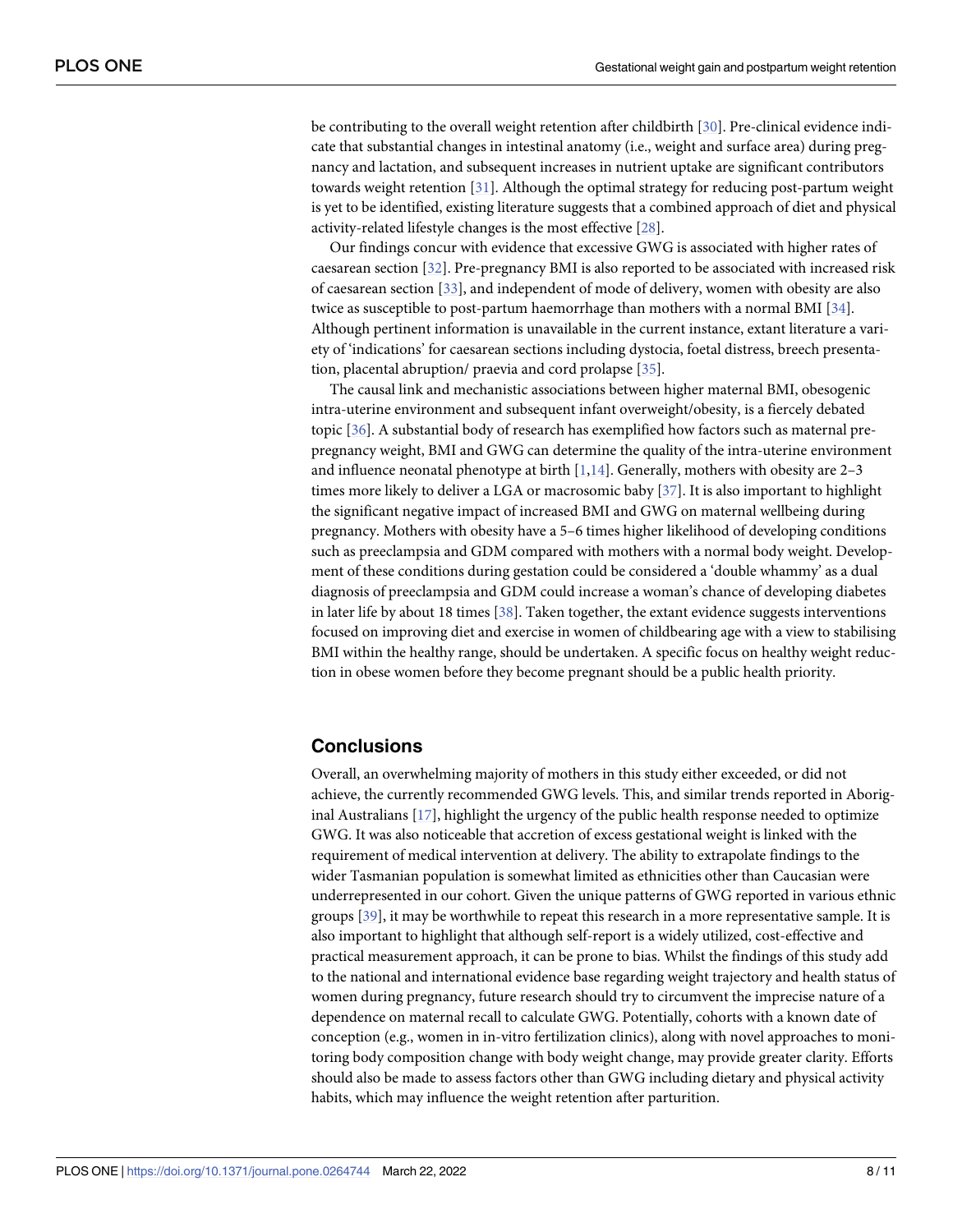# <span id="page-8-0"></span>**Supporting information**

**S1 [File.](http://www.plosone.org/article/fetchSingleRepresentation.action?uri=info:doi/10.1371/journal.pone.0264744.s001) Baby-bod cohort data.** (SAV)

### **Acknowledgments**

We thank Mrs Anne Hanley for co-managing the project, all research staff for assistance in the collection of data, Launceston General Hospital midwifery team for assisting with recruitment of participants, and the Clifford Craig Foundation for providing consulting rooms for research data collection.

#### **Author Contributions**

**Conceptualization:** Sisitha Jayasinghe, Steven J. Street, Nuala M. Byrne, Andrew P. Hills.

**Data curation:** Sisitha Jayasinghe.

**Formal analysis:** Sisitha Jayasinghe.

**Funding acquisition:** Kiran D. K. Ahuja, Steven J. Street, Nuala M. Byrne, Andrew P. Hills.

**Investigation:** Jeffrey M. Beckett, Kiran D. K. Ahuja, Nuala M. Byrne, Andrew P. Hills.

**Methodology:** Sisitha Jayasinghe, Steven J. Street.

**Project administration:** Sisitha Jayasinghe, Manoja P. Herath, Jeffrey M. Beckett, Kiran D. K. Ahuja, Steven J. Street.

**Supervision:** Nuala M. Byrne, Andrew P. Hills.

**Writing – original draft:** Sisitha Jayasinghe.

**Writing – review & editing:** Sisitha Jayasinghe, Manoja P. Herath, Jeffrey M. Beckett, Kiran D. K. Ahuja, Steven J. Street, Nuala M. Byrne, Andrew P. Hills.

#### **References**

- **[1](#page-0-0).** Hull HR, Thornton JC, Ji Y, Paley C, Rosenn B, Mathews P, et al. Higher infant body fat with excessive gestational weight gain in overweight women. American journal of obstetrics and gynecology. 2011; 205(3):211. e1-. e7. <https://doi.org/10.1016/j.ajog.2011.04.004> PMID: [21621185](http://www.ncbi.nlm.nih.gov/pubmed/21621185)
- **[2](#page-1-0).** Goldstein RF, Abell SK, Ranasinha S, Misso M, Boyle JA, Black MH, et al. Association of gestational weight gain with maternal and infant outcomes: a systematic review and meta-analysis. Jama. 2017; 317(21):2207–25. <https://doi.org/10.1001/jama.2017.3635> PMID: [28586887](http://www.ncbi.nlm.nih.gov/pubmed/28586887)
- **[3](#page-1-0).** Robillard P-Y, Dekker G, Boukerrou M, Le Moullec N, Hulsey TC. Relationship between pre-pregnancy maternal BMI and optimal weight gain in singleton pregnancies. Heliyon. 2018; 4(5):e00615. [https://doi.](https://doi.org/10.1016/j.heliyon.2018.e00615) [org/10.1016/j.heliyon.2018.e00615](https://doi.org/10.1016/j.heliyon.2018.e00615) PMID: [29872753](http://www.ncbi.nlm.nih.gov/pubmed/29872753)
- **[4](#page-1-0).** Andres A, Hull HR, Shankar K, Casey PH, Cleves MA, Badger TM. Longitudinal body composition of children born to mothers with normal weight, overweight, and obesity. Obesity. 2015; 23(6):1252–8. <https://doi.org/10.1002/oby.21078> PMID: [25960251](http://www.ncbi.nlm.nih.gov/pubmed/25960251)
- **[5](#page-1-0).** Skouteris H, Huang T, Millar L, Kuhlberg J, Dodd J, Callaway L, et al. A systems approach to reducing maternal obesity: The Health in Preconception, Pregnancy and Postbirth (HIPPP) Collaborative. Australian and New Zealand Journal of Obstetrics and Gynaecology. 2015; 55(4):397–400. [https://doi.org/](https://doi.org/10.1111/ajo.12341) [10.1111/ajo.12341](https://doi.org/10.1111/ajo.12341) PMID: [26121995](http://www.ncbi.nlm.nih.gov/pubmed/26121995)
- **[6](#page-1-0).** Ma D, Szeto IM, Yu K, Ning Y, Li W, Wang J, et al. Association between gestational weight gain according to prepregnancy body mass index and short postpartum weight retention in postpartum women. Clinical Nutrition. 2015; 34(2):291–5. <https://doi.org/10.1016/j.clnu.2014.04.010> PMID: [24819693](http://www.ncbi.nlm.nih.gov/pubmed/24819693)
- **[7](#page-1-0).** Van Ha AV, Zhao Y, Pham NM, Nguyen CL, Nguyen PTH, Chu TK, et al. Postpartum weight retention in relation to gestational weight gain and pre-pregnancy body mass index: A prospective cohort study in Vietnam. Obesity research & clinical practice. 2019; 13(2):143–9.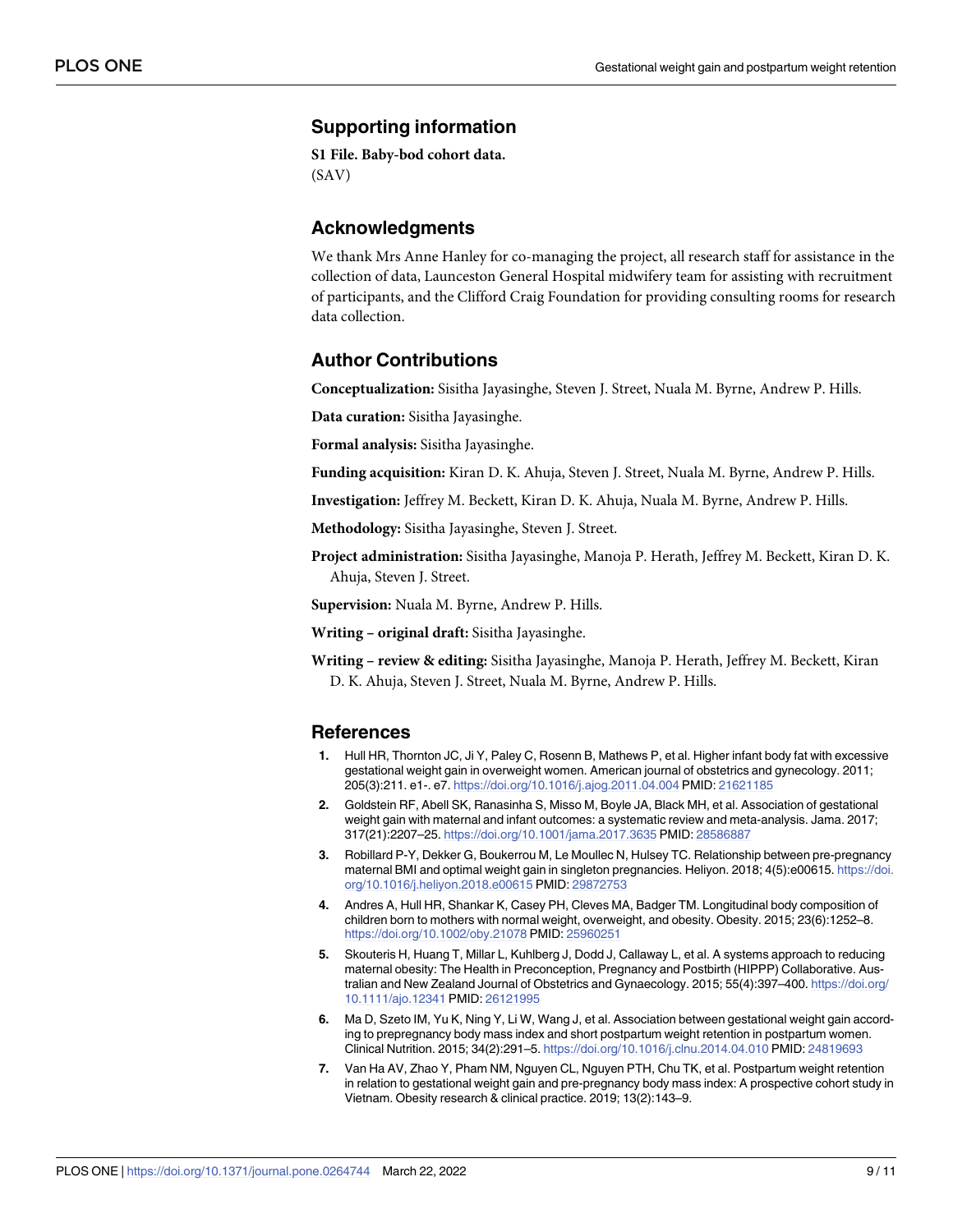- <span id="page-9-0"></span>**[8](#page-1-0).** Kac G, Benício MH, Velásquez-Meléndez G, Valente JG, Struchiner CuJ. Gestational weight gain and prepregnancy weight influence postpartum weight retention in a cohort of Brazilian women. The Journal of nutrition. 2004; 134(3):661–6. <https://doi.org/10.1093/jn/134.3.661> PMID: [14988464](http://www.ncbi.nlm.nih.gov/pubmed/14988464)
- **[9](#page-1-0).** Hill B, McPhie S, Skouteris H. The role of parity in gestational weight gain and postpartum weight retention. Women's Health Issues. 2016; 26(1):123–9. <https://doi.org/10.1016/j.whi.2015.09.012> PMID: [26542383](http://www.ncbi.nlm.nih.gov/pubmed/26542383)
- **[10](#page-1-0).** Whitaker K, Young-Hyman D, Vernon M, Wilcox S. Maternal stress predicts postpartum weight retention. Maternal and child health journal. 2014; 18(9):2209–17. [https://doi.org/10.1007/s10995-014-1470-](https://doi.org/10.1007/s10995-014-1470-7) [7](https://doi.org/10.1007/s10995-014-1470-7) PMID: [24760321](http://www.ncbi.nlm.nih.gov/pubmed/24760321)
- **[11](#page-1-0).** Callaway LK, Chang AM, McIntyre HD, Prins JB. The prevalence and impact of overweight and obesity in an Australian obstetric population. Medical Journal of Australia. 2006; 184(2):56–9.
- **[12](#page-1-0).** Voerman E, Santos S, Inskip H, Amiano P, Barros H, Charles M-A, et al. Association of gestational weight gain with adverse maternal and infant outcomes. Jama. 2019; 321(17):1702–15. [https://doi.org/](https://doi.org/10.1001/jama.2019.3820) [10.1001/jama.2019.3820](https://doi.org/10.1001/jama.2019.3820) PMID: [31063572](http://www.ncbi.nlm.nih.gov/pubmed/31063572)
- **[13](#page-1-0).** ABS. Australian Bureau of Statistics: National Health Survey—First results. 2017–18.
- **[14](#page-1-0).** Tikellis G, Ponsonby A, Wells J, Pezic A, Cochrane J, Dwyer T. Maternal and infant factors associated with neonatal adiposity: results from the Tasmanian Infant Health Survey (TIHS). International Journal of Obesity. 2012:496. <https://doi.org/10.1038/ijo.2011.261> PMID: [22249230](http://www.ncbi.nlm.nih.gov/pubmed/22249230)
- **[15](#page-1-0).** McIntyre HD, Gibbons KS, Flenady VJ, Callaway LK. Overweight and obesity in Australian mothers: epidemic or endemic? Medical Journal of Australia. 2012; 196(3):184–8. [https://doi.org/10.5694/mja11.](https://doi.org/10.5694/mja11.11120) [11120](https://doi.org/10.5694/mja11.11120) PMID: [22339524](http://www.ncbi.nlm.nih.gov/pubmed/22339524)
- **[16](#page-1-0).** De Onis M, Garza C, Victora CG, Onyango AW, Frongillo EA, Martines J. The WHO Multicentre Growth Reference Study: planning, study design, and methodology. Food and nutrition bulletin. 2004; 25 (1\_suppl\_1):S15–S26.
- **[17](#page-5-0).** Schumacher TL, Weatherall L, Keogh L, Sutherland K, Collins CE, Pringle KG, et al. Characterizing gestational weight gain in a cohort of Indigenous Australian women. Midwifery. 2018; 60:13–9. [https://](https://doi.org/10.1016/j.midw.2018.01.017) [doi.org/10.1016/j.midw.2018.01.017](https://doi.org/10.1016/j.midw.2018.01.017) PMID: [29471174](http://www.ncbi.nlm.nih.gov/pubmed/29471174)
- **[18](#page-5-0).** Porteous HE, Palmer MA, Wilkinson SA. Informing maternity service development by surveying new mothers about preferences for nutrition education during their pregnancy in an area of social disadvantage. Women and Birth. 2014; 27(3):196–201. <https://doi.org/10.1016/j.wombi.2014.04.001> PMID: [24881524](http://www.ncbi.nlm.nih.gov/pubmed/24881524)
- **[19](#page-5-0).** Cheney K, Berkemeier S, Sim K, Gordon A, Black K. Prevalence and predictors of early gestational weight gain associated with obesity risk in a diverse Australian antenatal population: a cross-sectional study. BMC pregnancy and childbirth. 2017; 17(1):296. <https://doi.org/10.1186/s12884-017-1482-6> PMID: [28882122](http://www.ncbi.nlm.nih.gov/pubmed/28882122)
- **[20](#page-6-0).** Beyerlein A, Schiessl B, Lack N, von Kries R. Optimal gestational weight gain ranges for the avoidance of adverse birth weight outcomes: a novel approach. The American journal of clinical nutrition. 2009; 90 (6):1552–8. <https://doi.org/10.3945/ajcn.2009.28026> PMID: [19812177](http://www.ncbi.nlm.nih.gov/pubmed/19812177)
- **[21](#page-6-0).** Langford A, Joshu C, Chang JJ, Myles T, Leet T. Does gestational weight gain affect the risk of adverse maternal and infant outcomes in overweight women? Maternal and child health journal. 2011; 15 (7):860–5. <https://doi.org/10.1007/s10995-008-0318-4> PMID: [18247109](http://www.ncbi.nlm.nih.gov/pubmed/18247109)
- **[22](#page-6-0).** Moehlecke M, Costenaro F, Reichelt AA, Oppermann MLR, Leitão CB. Low gestational weight gain in obese women and pregnancy outcomes. American Journal of Perinatology Reports. 2016; 6(01):e77– e82. <https://doi.org/10.1055/s-0035-1566309> PMID: [26929877](http://www.ncbi.nlm.nih.gov/pubmed/26929877)
- **[23](#page-6-0).** Bish CL, Chu SY, Shapiro-Mendoza CK, Sharma AJ, Blanck HM. Trying to lose or maintain weight during pregnancy—United States, 2003. Maternal and child health journal. 2009; 13(2):286. [https://doi.org/](https://doi.org/10.1007/s10995-008-0349-x) [10.1007/s10995-008-0349-x](https://doi.org/10.1007/s10995-008-0349-x) PMID: [18449630](http://www.ncbi.nlm.nih.gov/pubmed/18449630)
- **[24](#page-6-0).** Kominiarek MA, Seligman NS, Dolin C, Gao W, Berghella V, Hoffman M, et al. Gestational weight gain and obesity: is 20 pounds too much? American journal of obstetrics and gynecology. 2013; 209(3):214. e1-. e11. <https://doi.org/10.1016/j.ajog.2013.04.035> PMID: [23635421](http://www.ncbi.nlm.nih.gov/pubmed/23635421)
- **[25](#page-6-0).** Thangaratinam S, Rogozińska E, Jolly K, Glinkowski S, Roseboom T, Tomlinson J, et al. Effects of interventions in pregnancy on maternal weight and obstetric outcomes: meta-analysis of randomised evidence. Bmj. 2012; 344:e2088. <https://doi.org/10.1136/bmj.e2088> PMID: [22596383](http://www.ncbi.nlm.nih.gov/pubmed/22596383)
- **[26](#page-6-0).** Gilmore LA, Klempel-Donchenko M, Redman LM, editors. Pregnancy as a window to future health: excessive gestational weight gain and obesity. Seminars in perinatology; 2015: Elsevier. [https://doi.org/](https://doi.org/10.1053/j.semperi.2015.05.009) [10.1053/j.semperi.2015.05.009](https://doi.org/10.1053/j.semperi.2015.05.009) PMID: [26096078](http://www.ncbi.nlm.nih.gov/pubmed/26096078)
- **[27](#page-6-0).** Nehring I, Schmoll S, Beyerlein A, Hauner H, von Kries R. Gestational weight gain and long-term postpartum weight retention: a meta-analysis. The American journal of clinical nutrition. 2011; 94(5):1225– 31. <https://doi.org/10.3945/ajcn.111.015289> PMID: [21918221](http://www.ncbi.nlm.nih.gov/pubmed/21918221)